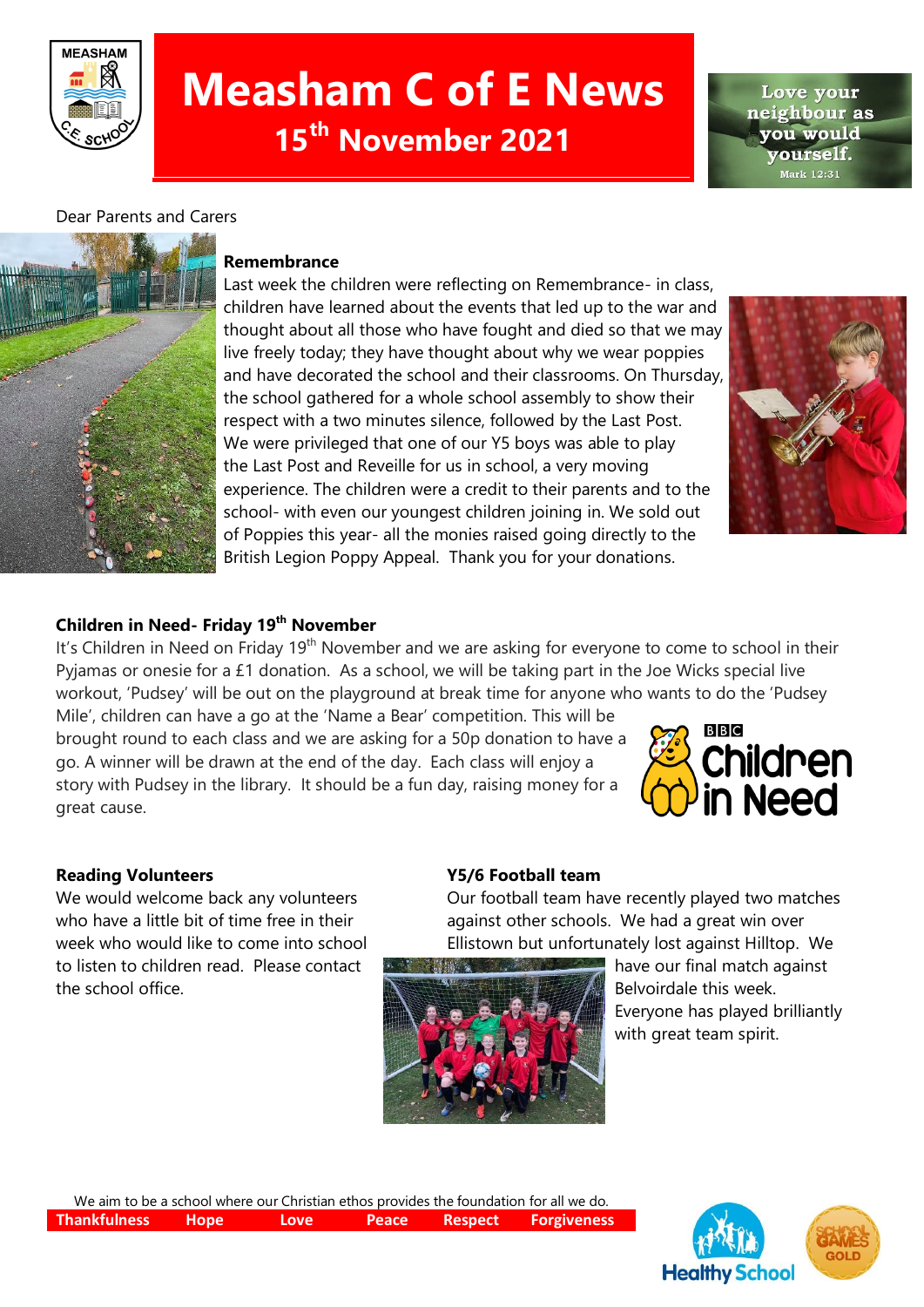### **Christmas Celebrations!**

With five weeks to go until the end of term, our thoughts are very much on celebrating Christmas with the children. Traditionally, the children in EYFS and KS1 perform a Nativity and we are looking forward to being able to do this again this year.



We are still planning to invite parents to these events, however it is very important to us that our families are able to enjoy their Christmas without running the risk of contracting Covid-19 a few days beforehand, so we will continue to monitor the number of local cases nearer the time.

The children will be performing 'A King is Born' on - Monday 6<sup>th</sup> December 9.30am – EYFS and Pre-School parents only Tuesday  $7<sup>th</sup>$  December 9.30am – Y1 parents only Wednesday 8<sup>th</sup> December 9.30am – Y2 parents only

There will be 2 tickets per child for each performance. Please only attend on the correct performance. If you are unable to attend on the correct day, please contact the school office.

In order for all of our youngest children to be heard, it is preferable for younger siblings not to attend. Please make alternative arrangements for them if you possible can. Thank you!

#### **PFA**

The Movie nights have been re-arranged so that Christmas films can be shown. Letters will be coming out this week for you to sign up.

Rather than having a Christmas Fair this year, we are going to celebrate the '12 days of Christmas' in the last couple of weeks of term. There will be something festive on each of the school days in December. The PFA are trying to raise money for our children without hosting a 'Covid super spreader'. We value your contributions and encourage you to support the PFA by joining in with as much as you can.

Activities include: Movie nights, children making Christmas decorations for you to buy, choir to sing on the playground, tombola, lucky dip, festive sweet cones, lucky number games and lots of other fun things!

If you feel that you are able to offer a hand to help with the PFA, please email [pfa@measham.leics.sch.uk.](mailto:pfa@measham.leics.sch.uk) They always welcome extra pairs of hands, even if you aren't able to support with all of the events. Thank you!

The PFA are having a 'new introduction' coffee morning to welcome any new parents who would like to help, on Wednesday 17<sup>th</sup> November at 8.45am in the mobile classroom. Please just turn up!

#### **School Holiday Closure for Queen's Platinum Jubilee**

Schools have been given an additional bank holiday to celebrate the Platinum Jubilee of the Queen- the official bank holiday is 3rd June 2022. As this is within the school half term, legislation has been passed to reduce the number of school days for 2021-2022 from 190 to 189. This is to enable relevant schools to close for the additional bank holiday (announced on 12th November 2020). The date we have chosen is **Friday 8 th July**. This means our school will finish for the summer holidays on **Thursday 7 th July 2022** at 3.15pm.

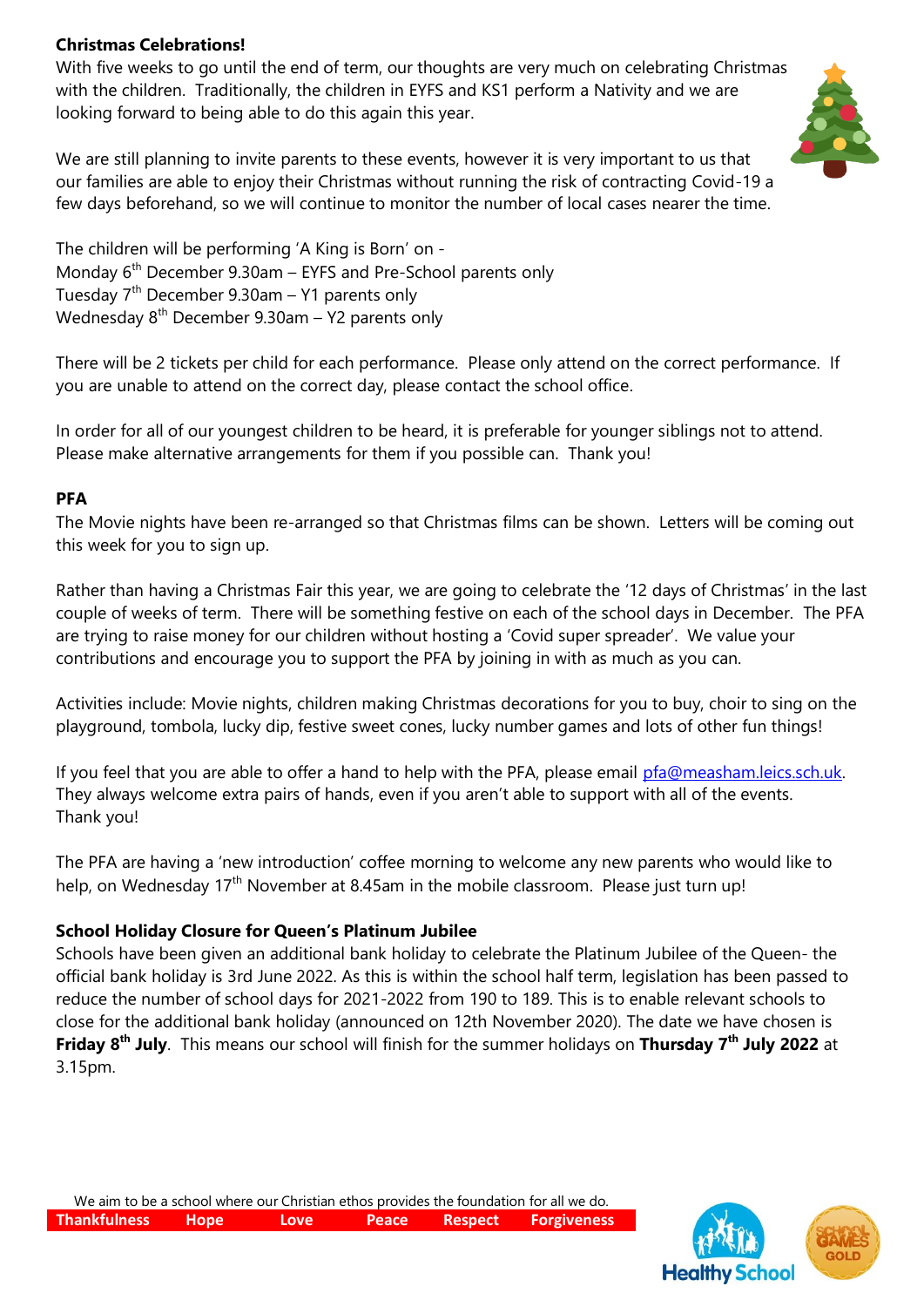# **New School hoodies**

We have bought some new school red hoodies which can be worn on PE days only. They are very warm and comfy (so I'm told!). They are £15 for the smaller sizes and £18 for the larger ones. They can be bought from the school office. We just have a few of each size starting with 28" (suitable for Y1) to see what the uptake is.



# **Apply for a Primary School Place**

The deadline for applying for a Primary School place is **15th January 2022**. The simplest way is online at: *<https://www.leicestershire.gov.uk/education-and-children/schools-colleges-and-academies/school-admissions>*

If you need any further information, please call our school office.

#### **Covid**

# *If your child has symptoms they must get a PCR test and isolate until they get the result.*

# *If your child is identified as a close contact via NHS Test and Trace, you should book a PCR. They do not have to isolate unless the PCR test comes back positive.*

During this time, we continue to have the following control measures in place:

- Ensuring good hygiene for everyone
- Maintaining thorough cleaning regimes
- Keeping occupied spaces well ventilated

We would encourage parents with any concerns to book a PCR test for their child.

If you have any questions about this or anything else, please telephone school or email [office@measham.leics.sch.uk](mailto:office@measham.leics.sch.uk)

Regards,

enman.

Sylvie Newman Executive Headteacher